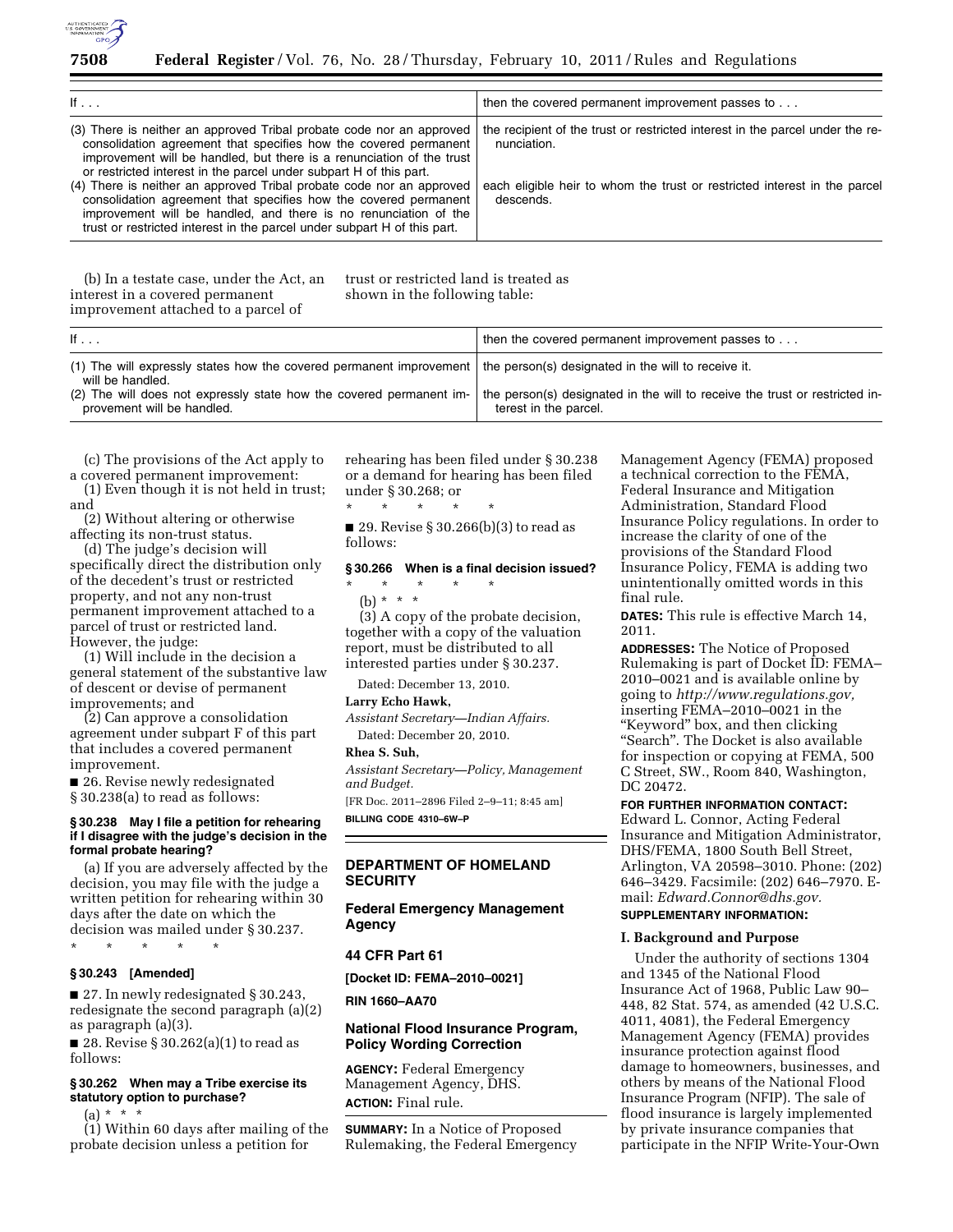(WYO) Program. Through the WYO Program, insurance companies enter into agreements with FEMA to sell and service flood insurance policies and adjust claims after flood losses.

The policy sold is the FEMA Standard Flood Insurance Policy (SFIP), which is published in 44 CFR part 61, Appendix A. The SFIP has six parts, the Dwelling Form (App A(1)), General Property Form (App A(2)), Residential Condominium Building Association Policy (App A(3)), Endorsement to Dwelling Form (App A(4)), Endorsement to General Property Form (App A(5)), and the Endorsement to Residential Condominium Building Association Policy (App A(6)). The language in the Dwelling Form and the General Property Form are similar with respect to their discussion of the property covered. For example, the paragraph at 44 CFR part 61 Appendix A(1) III.B.3 contains the same substance as the paragraph at 44 CFR part 61 Appendix A(2) III.B.4.

However, 44 CFR part 61 Appendix A(2) III.B.4 reads:

Items of property in a building enclosure below the lowest elevated floor of an elevated post-FIRM building located in zones A1– A30, AE, AH, AR, AR/A, AR/AE, AR/AH, AR/A1–A30, V1–V30, or VE, or in a basement, regardless of the zone, is limited to the following items, if installed in their functioning locations and, if necessary for operation, connected to a power source: \* \* \*

While 44 CFR part 61 Appendix A(1) III.B.3 reads:

Coverage for items of property in a building enclosure below the lowest elevated floor of an elevated post-FIRM building located in Zones A1–A30, AE, AH, AR, AR/ A, AR/AE, AR/AH, AR/A1–A30, V1–V30, or VE, or in a basement, regardless of the zone, is limited to the following items, if installed in their functioning locations and, if necessary for operation, connected to a power source: \* \* \*

On May 31, 2000, FEMA published a Notice of Proposed Rulemaking (NPRM) at 65 FR 34823 that proposed to revise the SFIP so that it would conform to ''plain language'' standards. The rule also proposed changes that would bring the three forms of the SFIP more in line with the format of the insurance industry's homeowners policy. FEMA also proposed changes in the coverage.

On October 12, 2000, FEMA published a final rule at 65 FR 60757. The final rule changed the SFIP so that it was in ''plain language'' and restructured the format to resemble the homeowners policy. FEMA also made changes in the policy's coverage and addressed the comments received after the publication of the NPRM.

The SFIP General Property Form is missing "Coverage for" at the beginning of 44 CFR part 61 Appendix A(2) III.B.4. This omission started in the May 31, 2000 NPRM. However, the omission did not affect 44 CFR until the final rule's effective date of December 31, 2000. The words "Coverage for" do not substantively change the effect of the paragraph in question, as FEMA has always interpreted the substance of the paragraph as discussing those items which are or are not covered by the policy. However, on September 3, 2010, FEMA published an NPRM entitled National Flood Insurance Program, Policy Wording Correction in the **Federal Register** (75 FR 54076), to clarify and ensure consistency with the other paragraphs in Appendix A. FEMA proposed to correct the paragraph by adding the words "Coverage for" at the beginning of 44 CFR part 61 Appendix A(2) III.B.4. With this change, it will be clear on its face that the paragraph discusses the limitations of coverage for these certain types of items.

### **II. Discussion of Comments and Changes**

FEMA received no comments on the September 3, 2010 NPRM. No public meeting was requested, and none was held. Therefore, in this final rule FEMA is amending 44 CFR with the language that was proposed in the NPRM without change.

#### **III. Regulatory Analyses**

#### *A. Executive Order 12866, Regulatory Planning and Review*

This final rule is not a ''significant regulatory action'' under section 3(f) of Executive Order 12866, ''Regulatory Planning and Review'' (58 FR 51735, Oct. 4, 1993), accordingly FEMA has not submitted it to the Office of Management and Budget (OMB) for review. This rule is solely adding two unintentionally omitted words to the SFIP and will not affect the way that FEMA interprets or applies the policy. FEMA expects that this change would have no economic impact.

#### *B. Regulatory Flexibility Act*

The Regulatory Flexibility Act (5 U.S.C. 601–612) requires that special consideration be given to the effects of proposed regulations on small entities. This rule will not have an economic impact on the regulated public. Therefore, FEMA certifies that this will not have a significant economic impact on a substantial number of small entities.

#### *C. Paperwork Reduction Act of 1995*

As required by the Paperwork Reduction Act of 1995 (PRA), Public Law 104–13 (44 U.S.C. 3501 *et seq.*), as amended, an agency may not conduct or sponsor, and a person is not required to respond to, a collection of information unless the collection of information displays a valid OMB control number.

Although this final regulatory change will not result in a new collection of information affected by the PRA, the collection of information for the National Flood Insurance Program Policy Forms is approved under OMB Number, 1660–0006. The expiration date for 1660–0006 is August 31, 2013.

#### *D. Executive Order 13132, Federalism*

A rule has implications for federalism under Executive Order 13132, ''Federalism'' (64 FR 43255, Aug. 10, 1999), if it has a substantial direct effect on State or local governments and would either preempt State law or impose a substantial direct cost of compliance on them. FEMA has analyzed this final rule under Executive Order and determined that it does not have implications for federalism.

### *E. Unfunded Mandates Reform Act of 1995*

The Unfunded Mandates Reform Act of 1995, Public Law 104–4, 109 Stat. 48 (Mar. 22, 1995) (2 U.S.C. 1501 *et seq.*), requires Federal agencies to assess the effects of their discretionary regulatory actions that may result in the expenditure by a State, local, or Tribal government, in the aggregate, or by the private sector of \$100,000,000 or more in any one year. As this final rule will not have a substantive effect on the public, this rule is not an unfunded Federal mandate.

### *F. Executive Order 12630, Taking of Private Property*

This rule will not effect a taking of private property or otherwise have taking implications under Executive Order 12630, ''Governmental Actions and Interference With Constitutionally Protected Property Rights'' (53 FR 8859, Mar. 18, 1988).

### *G. Executive Order 12898, Environmental Justice*

Under Executive Order 12898, as amended ''Federal Actions To Address Environmental Justice in Minority Populations and Low-Income Populations'' (59 FR 7629, Feb. 16, 1994), FEMA incorporates environmental justice into its policies and programs. Executive Order 12898 requires each Federal agency to conduct its programs, policies, and activities that